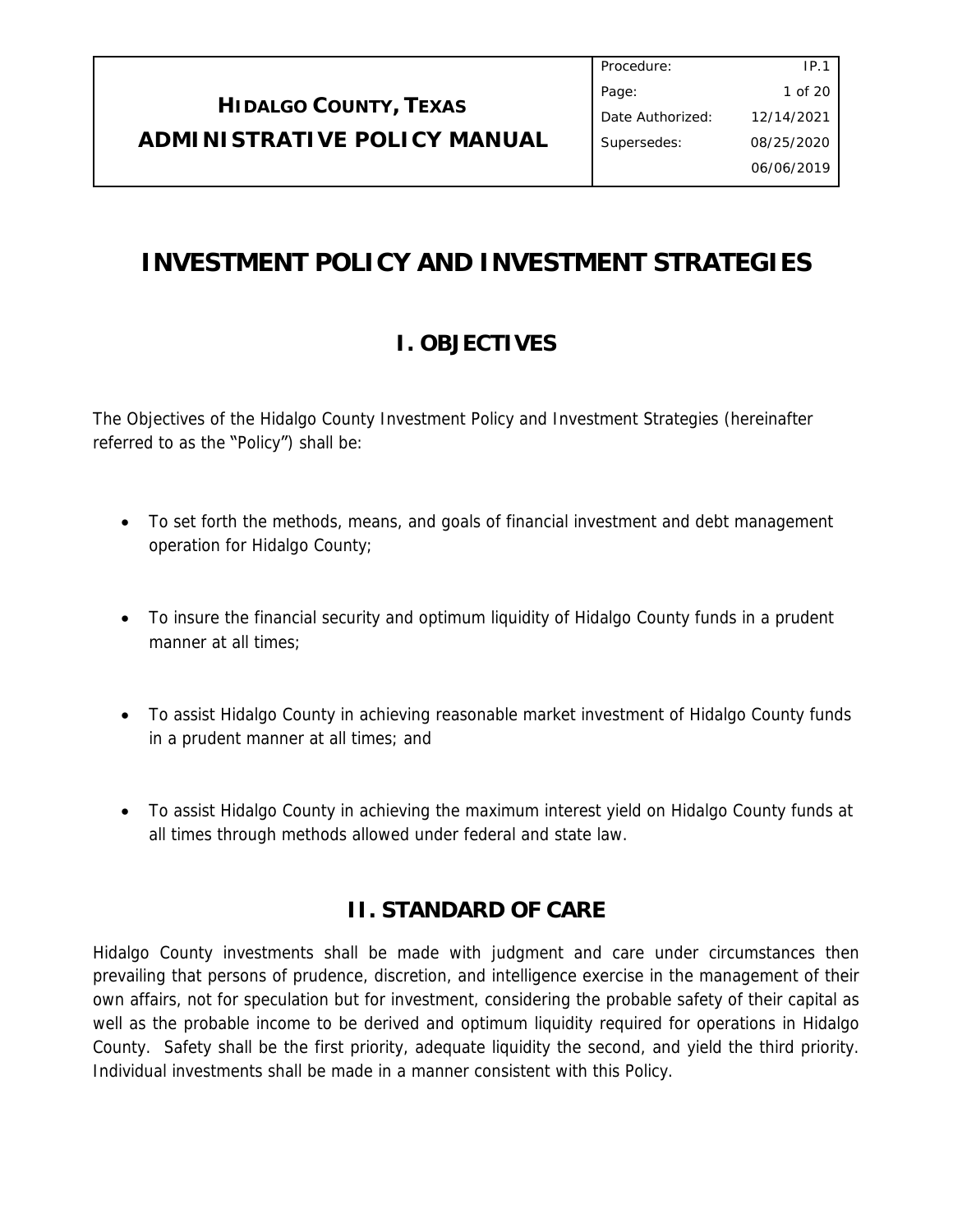|                              | Procedure:       |            |
|------------------------------|------------------|------------|
|                              | Page:            | 2 of 20    |
| <b>HIDALGO COUNTY, TEXAS</b> | Date Authorized: | 12/14/2021 |
| ADMINISTRATIVE POLICY MANUAL | Supersedes:      | 08/25/2020 |
|                              |                  | 06/06/2019 |

## **III. INVESTMENT STRATEGY**

Hidalgo County maintains a commingled portfolio, which encompasses five specific fund groups with unique needs and considerations designed to address the unique characteristics of the fund groups represented in the portfolios. Each strategy contains the following elements as required in Chapter 2256, Government Code, also known as the Public Funds Investment Act. These elements are: safety of principal, liquidity, types of investment instruments, and marketability.

## **General Operating Funds**

Hidalgo County's investment strategy for General Operating Funds shall be made to ensure that anticipated cash flows are matched with adequate investment liquidity for safety of the funds with attainment of market yield. To insure these objectives, investments will be made in short-term, high quality, highly marketable securities.

## **Debt Service Funds**

Hidalgo County shall utilize an investment policy for Debt Service Funds to generate a dependable revenue stream for the appropriate debt service funds consistent with the Hidalgo County Investment Policy and state law. The primary objective for the investment of Debt Service Funds is to maintain an adequate liquidity to cover the debt service obligation of Hidalgo County on required payment dates. Investments shall not have a stated final maturity date which will exceed the appropriate debt service payment date until that next debt service date is fully funded. Liquidity shall be provided for with short-term, high quality, highly marketable securities. The yield of the portfolio will attempt to match the bond yield and not recognize negative arbitrage.

## **Capital Projects Funds**

Hidalgo County's investment strategy shall be to ensure availability of timely financial resources for the acquisition or construction of major capital facilities. To ensure these funds are available in timely basis, investments will be made with short-term, high quality, highly marketable securities.

## **Special and Trust Funds**

Hidalgo County shall invest Special and Trust Funds in accordance with state law and the Hidalgo County Investment Policy to the maximum ability that such investments may benefit Hidalgo County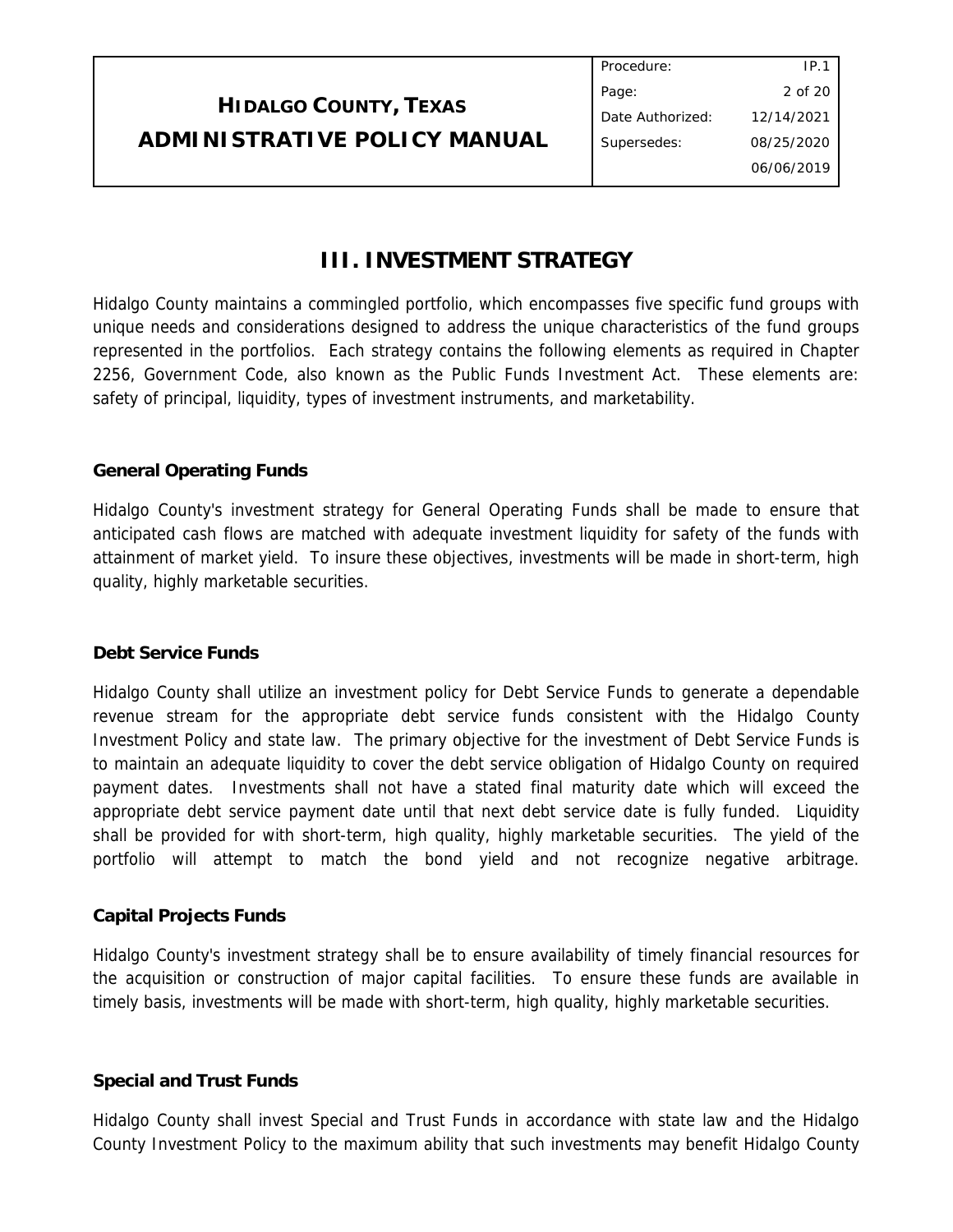|                                     | Procedure:       | IP.1       |
|-------------------------------------|------------------|------------|
|                                     | Page:            | 3 of 20    |
| <b>HIDALGO COUNTY, TEXAS</b>        | Date Authorized: | 12/14/2021 |
| <b>ADMINISTRATIVE POLICY MANUAL</b> | Supersedes:      | 08/25/2020 |
|                                     |                  | 06/06/2019 |
|                                     |                  |            |

directly, or utilize said funds in a method that such funds may benefit Hidalgo County indirectly. Yield with safety will be attained through high quality investments, which maintain liquidity in the market.

## **Proprietary Funds**

Hidalgo County's investment strategy for Proprietary Funds shall be made to ensure that anticipated cash flow needs are matched with adequate investment liquidity for safety of the funds with attainment of market yield. To ensure these objectives, investments will be made in short-term, high quality, highly marketable securities.

## **General Strategy for All Funds**

Hidalgo County's investment portfolio shall consist of a variety of securities, which may include any or all of the authorized investments listed in Section VII of this Policy.

It shall be the general practice of Hidalgo County to utilize an investment strategy based on Section II of this Policy - which defines yield objectives - as well as Chapter 2256 of the Government Code. Hidalgo County, acting through its County Treasurer, shall participate in a daily review of its investment position. Investments shall be made after an evaluation of liquidity needs and market rates. If funds are not placed through contracted brokers and/or banks to obtain the highest and best overall portfolio match, then funds shall be invested directly with the depository bank and all related collateral and confirmations shall be confirmed and received within the required time frames pursuant to the County's bank depository contract. If funds are used to purchase any investment other than investment pool funds and mutual funds, settlement will be made on a delivery versus payment basis and the securities placed in safekeeping in the depository bank. Hidalgo County shall in general be conservative in its investment programs consistent with Section VIII. Implementation of this Policy is administered by a qualified, capable investment staff in the County Treasurer's office. The market value of the collateral for all bank time deposit investments shall be no less than 105% of the face/par value of the deposit increased by the amount of any accrued interest.

It is Hidalgo County's intent to hold purchased securities to the stated maturity date and to have invested in such a manner to insure both the safety and liquidity of such transaction. In the event, however, the need arises to sell securities before the stated maturity date, said securities shall be analyzed to determine the appropriate time to liquidate and minimize any potential real or book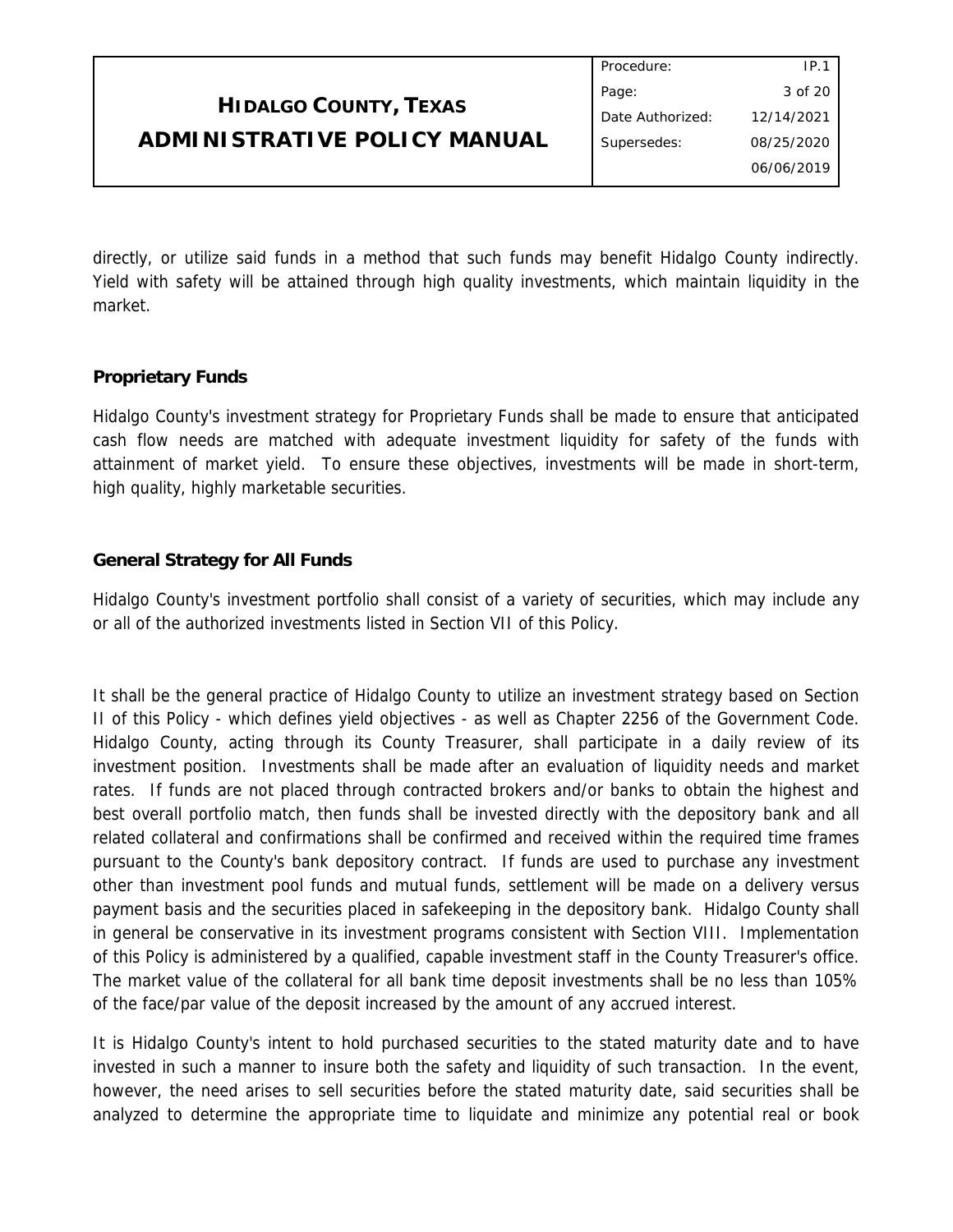|                              | Procedure:       | IP.1       |
|------------------------------|------------------|------------|
|                              | Page:            | 4 of 20    |
| <b>HIDALGO COUNTY, TEXAS</b> | Date Authorized: | 12/14/2021 |
| ADMINISTRATIVE POLICY MANUAL | Supersedes:      | 08/25/2020 |
|                              |                  | 06/06/2019 |
|                              |                  |            |

value loss to Hidalgo County. Hidalgo County is not required to liquidate investments that were authorized investments at the time of purchase, Section 2256.017, Government Code.

The Hidalgo County investment portfolio shall not exceed an average weighted maturity life of one year for the entire investment portfolio and not more than 20% of the portfolio may exceed two years in maturity.

# **IV. DEPOSIT OF FUNDS**

All funds received by officials of Hidalgo County shall be officially deposited with the County Treasurer upon receipt or the next day after receipt and in accordance with prescribed policy and procedure; however, without exception, all funds shall be deposited within three (3) days from the date of collection by said officer, in accordance with state law.

## **V. INVESTMENT OFFICER**

As chief custodian of Hidalgo County funds, the County Treasurer shall be the investment officer for Hidalgo County funds. Unless otherwise authorized by law or order of the Commissioners Court, a person other than the investment officer of Hidalgo County or his/her designated representative, may not deposit, withdraw, invest, transfer or manage in any other manner funds of Hidalgo County. In the administration of the duties of an investment officer, the County Treasurer shall exercise the judgment and care, under prevailing circumstances, that a prudent person would exercise in the management of person's own affairs.

Should at any time the County Treasurer (i) have a personal business relationship with a business organization offering to engage in an investment transaction with Hidalgo County, as defined in the Section 2256.005, Government Code, or (ii) be related with the second degree by affinity or consanguinity, as determined under Chapter 573, of the Government Code, to an individual seeking to sell an investment to Hidalgo County, the County Treasurer shall file a statement with the Commissioners Court and the Texas Ethics Commission disclosing that personal business interest or relationship.

It is understood at all times that the control and general fiduciary responsibility of Hidalgo County funds is vested in the Commissioners Court of Hidalgo County and said right of investment or management is extended by the Commissioners Court to the County Treasurer in its behalf. In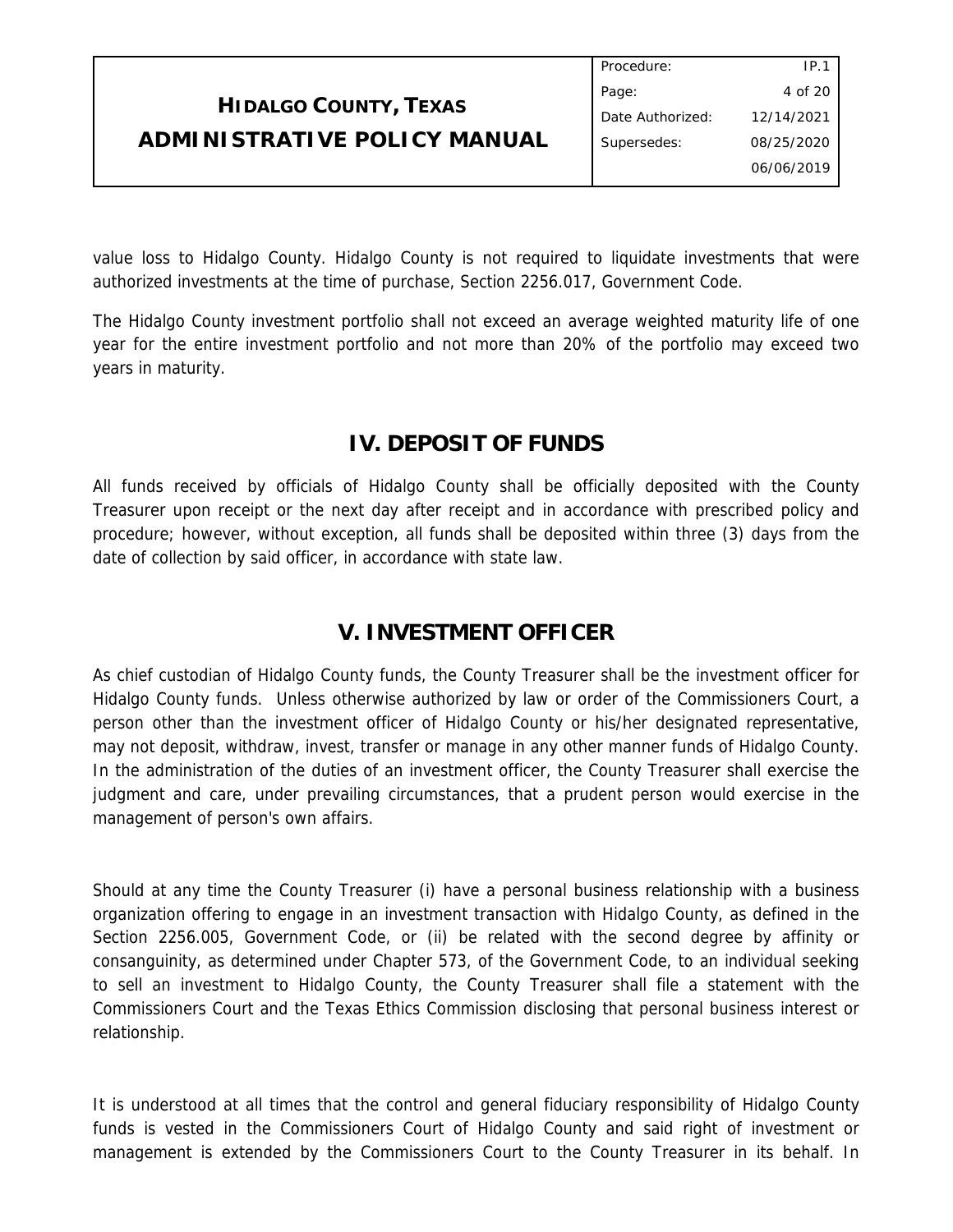|                              | Procedure:       | IP.1       |  |
|------------------------------|------------------|------------|--|
|                              | Page:            | 5 of 20    |  |
| <b>HIDALGO COUNTY, TEXAS</b> | Date Authorized: | 12/14/2021 |  |
| ADMINISTRATIVE POLICY MANUAL | Supersedes:      | 08/25/2020 |  |
|                              |                  | 06/06/2019 |  |
|                              |                  |            |  |

accordance with Section 113.005, Government Code, the County Investment Officer is not responsible for any loss of the County funds through the failure or negligence of a depository. This section does not release the Investment Officer from responsibility for a loss resulting from the official misconduct or negligence of the Investment Officer, including a misappropriation of the funds, or from responsibility for funds until a depository is selected and the funds are deposited.

## **VI. INVESTMENT AUTHORIZATION**

In order to allow the maximum flexibility for the investment of Hidalgo County funds, the Hidalgo County Commissioners Court extends the County Treasurer full authority for the investment of Hidalgo County funds per court order approved annually.

The County Treasurer is hereby authorized to utilize internal and external electronic means for investment transactions and to release same as required.

## **VII. AUTHORIZED INVESTMENTS**

In accordance with the authorizing federal and state laws, Hidalgo County's depository banking services contract, and appropriate approved collateral provisions, Hidalgo County may utilize the following methods for the investment of Hidalgo County funds, as allowed in Chapter 2256 of the Government Code:

- 1. Obligations of the United States or its agencies and instrumentalities with a 3 year maximum maturity.
- 2. Obligations of the State of Texas or its agencies and instrumentalities with a 3 year maximum maturity.
- 3. Collateralized mortgage obligations directly issued by a federal agency or instrumentality of the United States, the underlying security for which is guaranteed by an agency or instrumentality of the United States.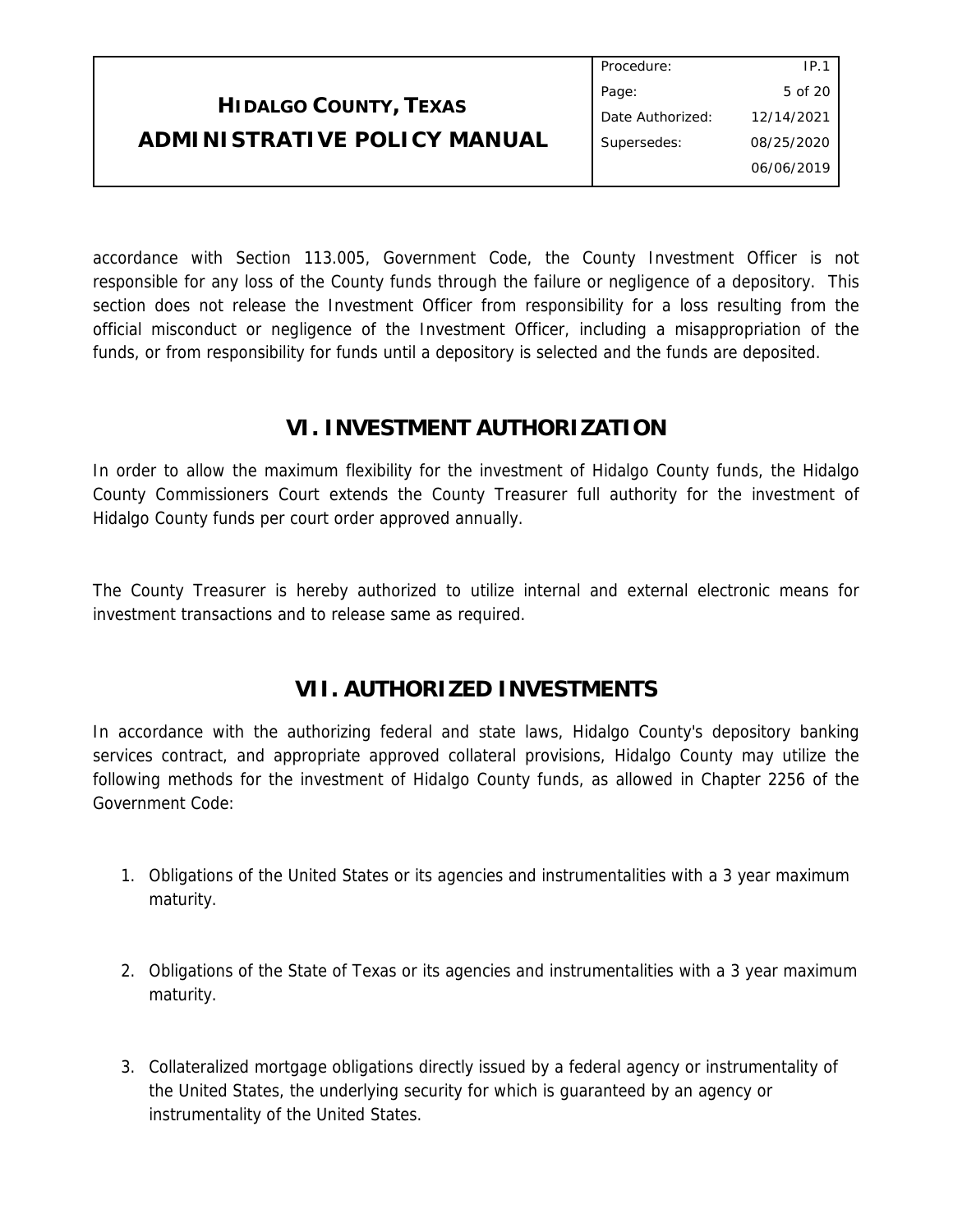# **HIDALGO COUNTY, TEXAS ADMINISTRATIVE POLICY MANUAL**

In accordance with the provisions of Section 2256.009(b) of the Government Code, the following (a thru d) are **NOT** authorized investments under this section:

- a. Obligations whose payment represents the coupon payments on the outstanding principal balance of the underlying mortgage-backed security collateral and pays no principal.
- b. Obligations whose payment represents the principal stream of cash flow from the underlying mortgage-backed security collateral and bears no interest.
- c. Collateralized mortgage obligations that have a stated final maturity date of greater than ten years.
- d. Collateralized mortgage obligations the interest rate of which is determined by an index that adjusts opposite to the changes in a market index.
- 4. Other obligations, the principal of and interest of which are unconditionally guaranteed or insured by, or backed by the full faith and credit of, the State of Texas or the United States or their respective agencies and instrumentalities with a 3 year maximum maturity, including obligations that are fully guaranteed or insured by the Federal Deposit Insurance Corporation or by the explicit full faith and credit of the United States.
- 5. Obligations of states, agencies, counties, cities, and other political subdivisions of any state rated as to investment quality by a nationally recognized investment rating firm not less than A or its equivalent with a 3 year maximum maturity.
- 6. Certificates of deposit issued by a state or national bank, doing business in the State of Texas and insured by the Federal Deposit Insurance Corporation, or its successor; or secured by obligations described in Section 2256.009(a), Government Code, including mortgage-backed securities directly issued by federal agency or instrumentality, that have a market value of not less than the principal amount of the certificate but excluding those mortgage-backed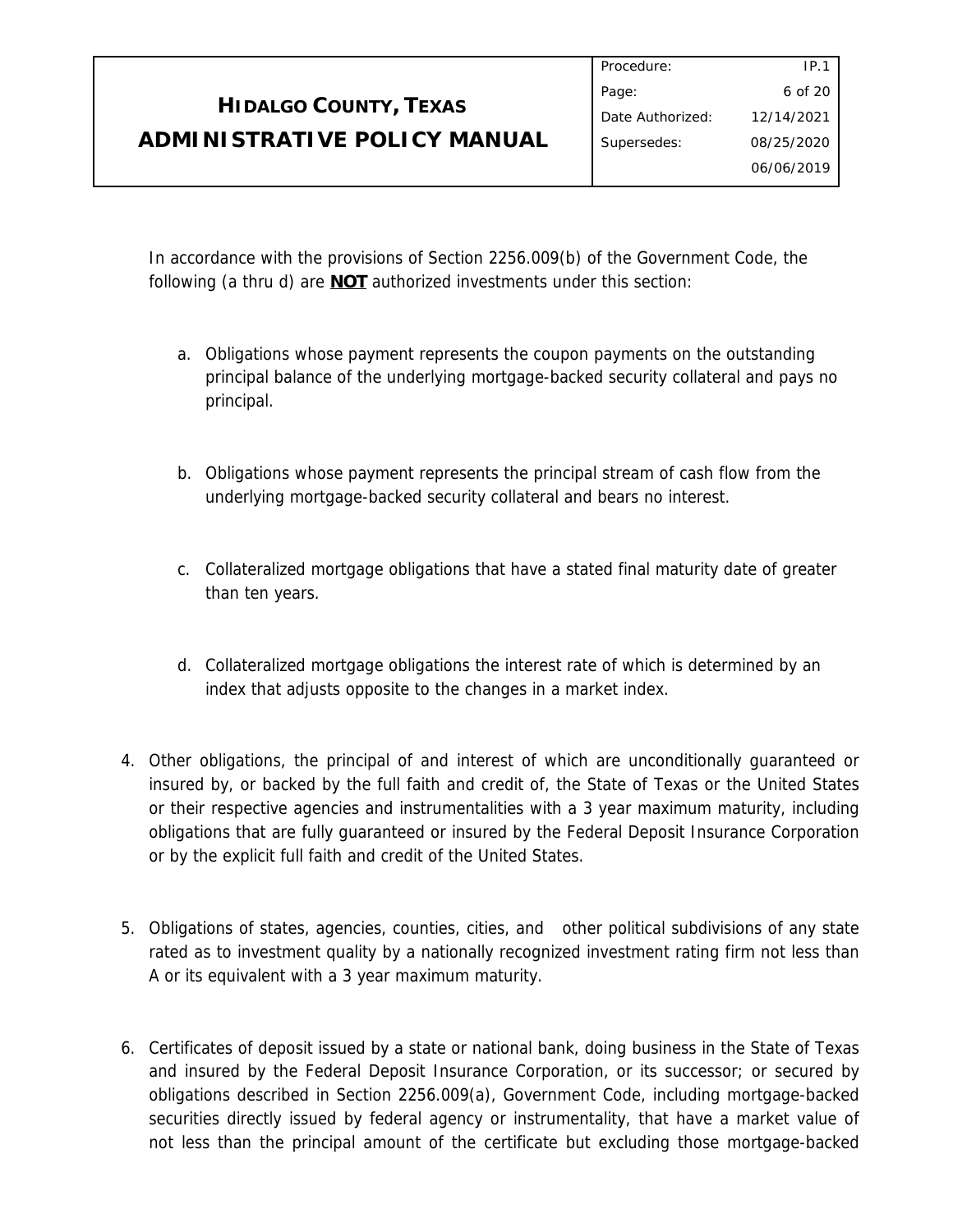|                              | Procedure:       | IP.1       |  |
|------------------------------|------------------|------------|--|
|                              | Page:            | 7 of 20    |  |
| <b>HIDALGO COUNTY, TEXAS</b> | Date Authorized: | 12/14/2021 |  |
| ADMINISTRATIVE POLICY MANUAL | Supersedes:      | 08/25/2020 |  |
|                              |                  | 06/06/2019 |  |
|                              |                  |            |  |

securities of the nature described by Section 2256.009(b) Government Code; or secured in any other manner and amount provided by law for deposits of the investing entity with a 3 years maximum maturity. In addition, an investment in certificate of deposit made in accordance with the following conditions is an authorized investment: (1) the funds are invested by an investing entity through a broker that has its main office or a branch office in the State of Texas and is selected from a list adopted by the investing entity as required by Section 2256.025, Government Code; or a depository institution that has its main office or a branch office in the State of Texas and that is selected by the investing entity; (2) the broker or the depository institution selected by the investing entity arranges for the deposit of the funds in certificates of deposit in one or more federally insured depository institutions, wherever located, for the account of the investing entity; (3) the full amount of the principal and accrued interest of each of the certificate of deposit is insured by the United States or an instrumentality of the United States; and (4) the investing entity appoints the depository institution selected by the investing entity, an entity described in Section 2257.041(d), Government Code, or a clearing broker-dealer registered with the Securities and Exchange Commission and operating pursuant to Securities and Exchange Commission Rule 15c3-3 (17 C.F.R. Section 240.15c3-3) as custodian for the investing entity with respect to the certificates of deposit issued for the account of the investing entity.

7. Fully collateralized repurchase agreement authorized under Section 2256.011, Government Code, if the repurchase agreement has a six month maximum maturity unless using a flex repurchase for bond proceeds in which case the maximum maturity should equal the maturity of the bond expenditure plan. Repurchase agreements must have a defined termination date, be secured by a combination of cash and obligations described by Section 2256.009(a)(1), Government Code; and must require the securities being purchased by the entity or cash held by the entity to be pledged to the entity, held in the entity's name, and deposited at the time the investment is made with the entity or with a third party selected and approved by the entity; and must be placed through a primary government securities dealer, as defined by the Federal Reserve, or a financial institution doing business in the State of Texas. "Repurchase agreement" means a simultaneous agreement to buy, hold for a specified time, and sell back at a future date obligations described by Section 2256.009(a)(1), Government Code, at a market value at the time the funds are disbursed of not less than the principal amount of the funds disbursed. The terms include a direct security repurchase agreement and reverse security repurchase agreement.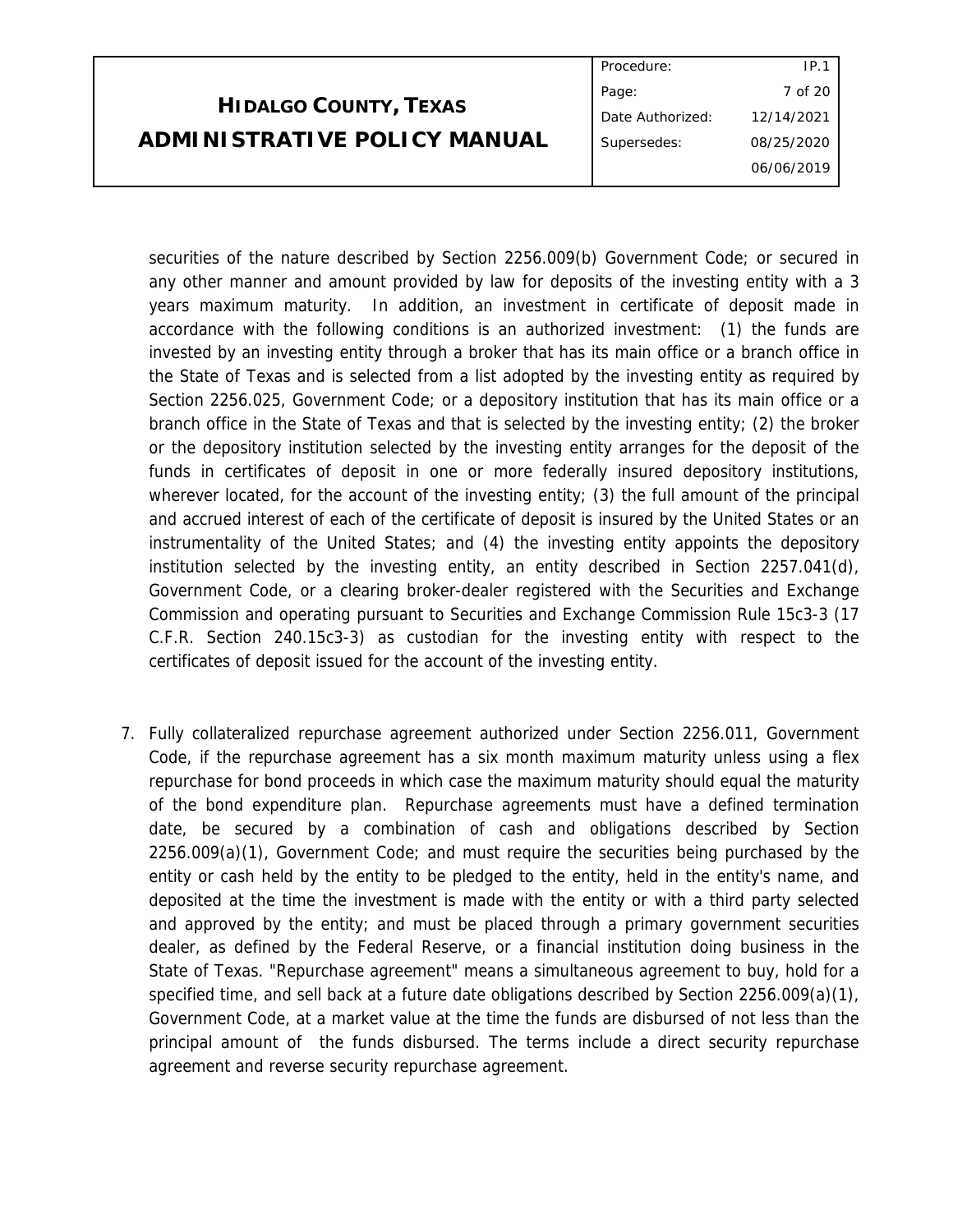|                              | Procedure:       | IP.1       |
|------------------------------|------------------|------------|
|                              | Page:            | 8 of 20    |
| <b>HIDALGO COUNTY, TEXAS</b> | Date Authorized: | 12/14/2021 |
| ADMINISTRATIVE POLICY MANUAL | Supersedes:      | 08/25/2020 |
|                              |                  | 06/06/2019 |
|                              |                  |            |

- 8. Repurchase agreements, as stated above, include reverse security repurchase agreements. A reverse security repurchase agreement's maturity may not exceed 90 days after the date the reverse security repurchase agreement is delivered.
- 9. A bankers' acceptance is an authorized instrument under Subchapter 2256.012, Government Code, (1) which has a stated maturity of 270 days or fewer from the date of its issuance; (2) will be, in accordance with its terms liquidated in full at maturity; (3) is eligible for collateral for borrowing from a Federal Reserve Bank; and (4) is accepted by a bank organized and existing under the laws of the United States or any state, if the short-term obligations of the bank, or of a bank holding company of which the bank is the largest subsidiary, are rated not less than A-1 or P-1 or an equivalent rating of at least one nationally recognized credit rating agency. Such transactions shall not exceed 10% of the total Hidalgo County Investment Portfolio, and all such endorsing banks shall come only from a list of entities who are constantly monitored as to financial solvency.
- 10. Commercial paper is an authorized investment if the commercial paper (1) has a stated maturity of 270 days or fewer from the date of its issuance; and (2) is rated not less than A-1 or P-1 or an equivalent rating by at least: (a) two nationally recognized credit rating agencies; or (b) one nationally recognized credit rating agency and is fully secured by an irrevocable letter of credit issued by a bank organized and existing under the laws of the United States or any state.
- 11. No-load AAA rated money market mutual funds registered with and regulated by the Securities and Exchange Commission which have a dollar-weighted average stated maturity of 90 days or fewer, include in their investment objectives the maintenance of a stable net asset value of \$1 for each share and provide Hidalgo County with a prospectus and other information required by the Securities Exchange Act of 1934 (15 U.S.C., Section 78a, et. seq.) or the Investment Company Act of 1940 (15 U.S.C., Section 80a-1, et seq.) and complies with federal Securities and Exchange Commission Rule 2a-7 (C.F.R Section 270.2a-7), promulgated under the Investment Company Act of 1940 (15 U.S.C. Section 80a-1 et.seq.) Hidalgo County is not authorized to invest in the aggregate more than 80% of its monthly average fund balance, excluding bond proceeds and reserves and other funds held for debt service, in money market mutual funds as set forth collectively; invest any portion of bond proceeds, reserves and funds held for debt service, in mutual funds herein described above; or invest its funds or funds under its control, including bond proceeds and reserves and other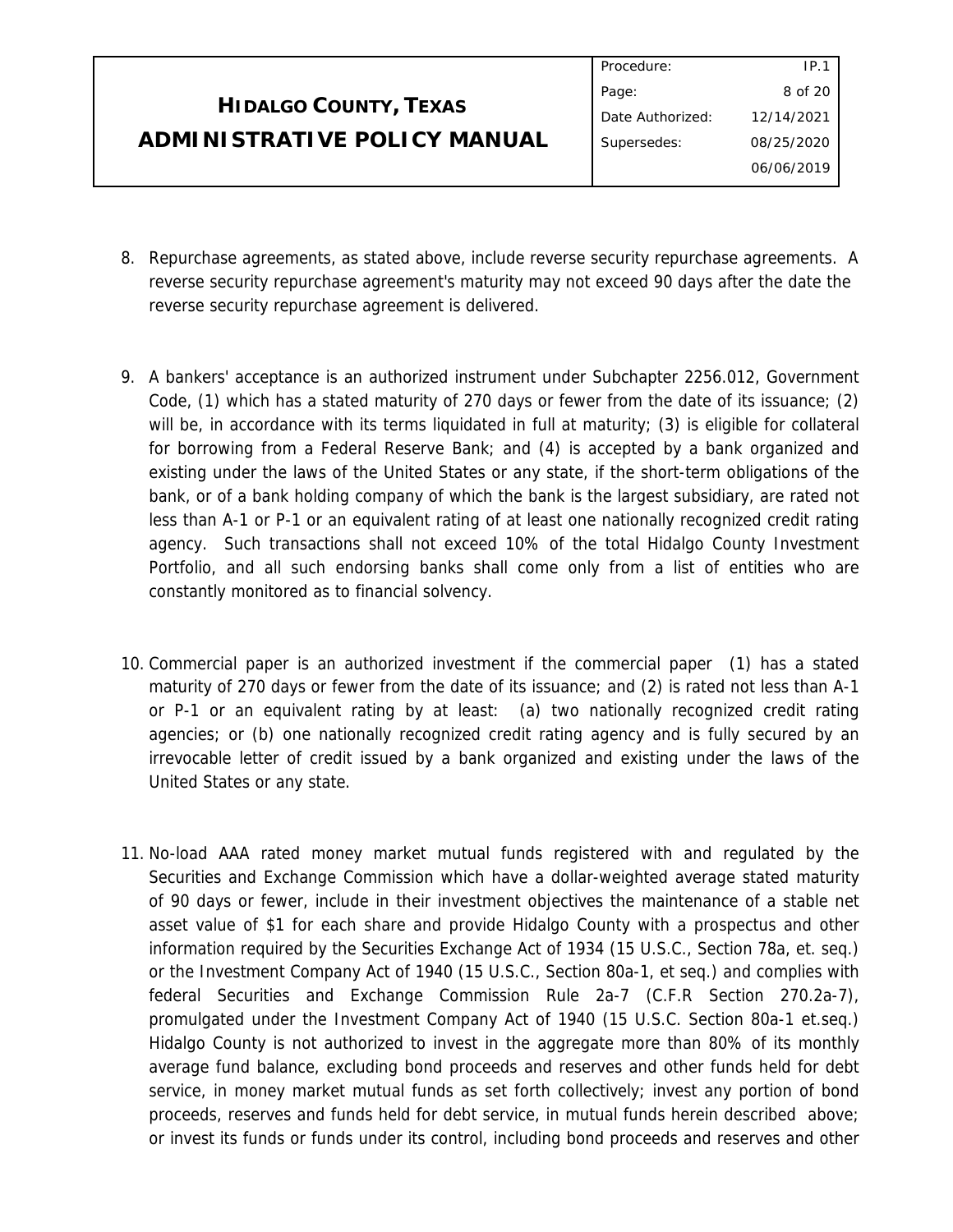|                              | Procedure:       | IP.1       |
|------------------------------|------------------|------------|
|                              | Page:            | 9 of 20    |
| <b>HIDALGO COUNTY, TEXAS</b> | Date Authorized: | 12/14/2021 |
| ADMINISTRATIVE POLICY MANUAL | Supersedes:      | 08/25/2020 |
|                              |                  | 06/06/2019 |

funds held for debt service, in any one mutual fund as herein set out above in an amount that exceeds 10% of the total assets of the mutual fund.

12. Hidalgo County may invest its funds and funds under its control through an eligible investment pool if the Commissioners' Court by official court order authorizes investment in the particular pool. An investment pool shall invest the funds it receives from entities in authorized investments permitted by state statutes. An investment pool may invest its funds in money market mutual funds to the extent permitted by and consistent with this subchapter and the investment policies and objectives adopted by the investment pool.

When selecting an investment pool, the County Treasurer shall consider the following criteria:

- a. The types of investments in which money is allowed to be invested;
- b. The maximum average dollar-weighted maturity allowed, based on the stated maturity date, of the pool;
- c. The maximum stated maturity dated any investment security within the portfolio has;
- d. The objectives of the pool;
- e. The size of the pool;
- f. The names of the members of the advisory board of the pool and the dates their terms expire;
- g. The custodian bank that will safe keep the pool's assets;
- h. Whether the intent of the pool is to maintain a net asset value of \$1 and the risk of market price fluctuation;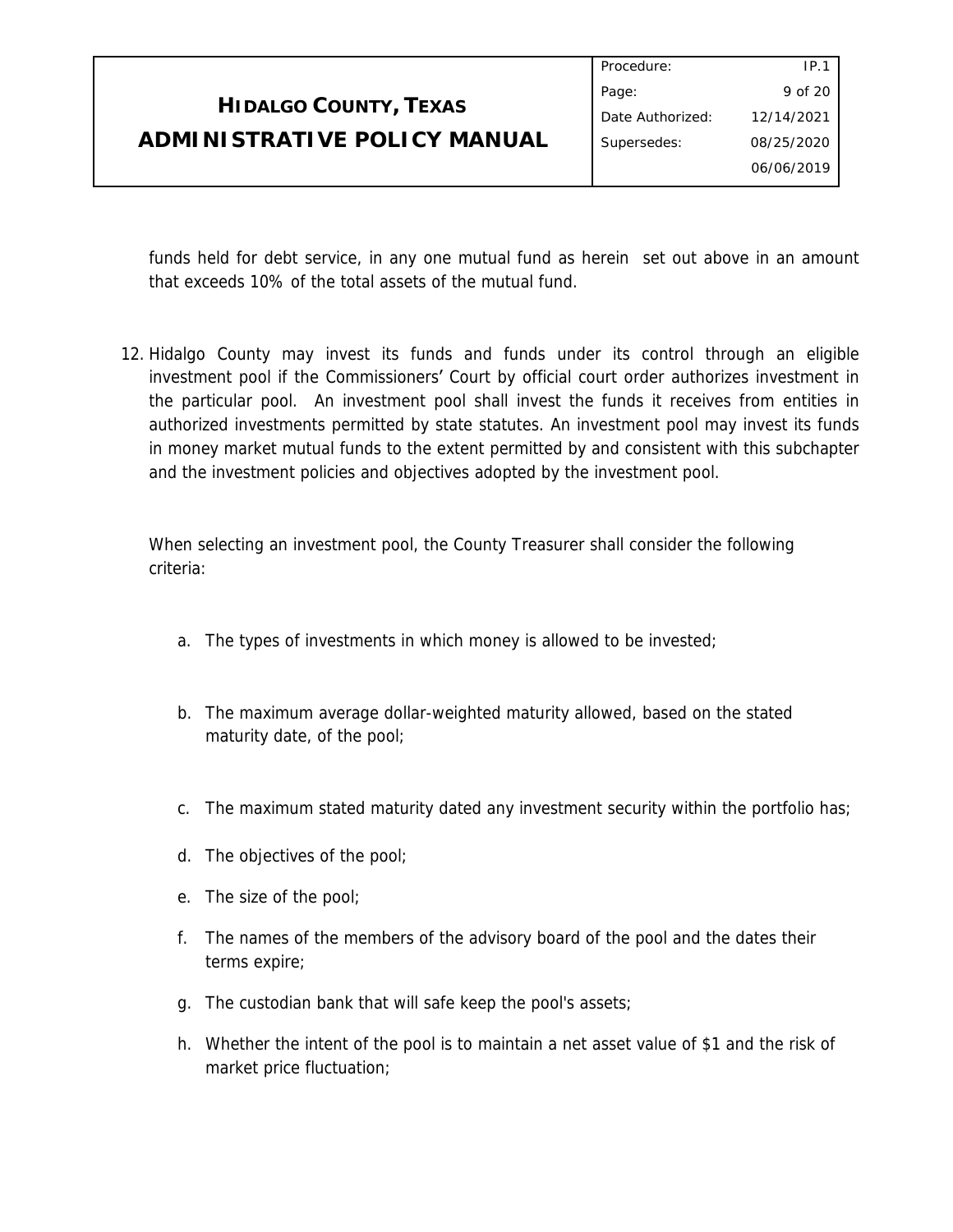# **HIDALGO COUNTY, TEXAS ADMINISTRATIVE POLICY MANUAL**

- i. Whether the only source of payment is the assets of the pool at market value or whether there is a secondary source of payment, such as insurance or guarantees, and a description of the secondary source of payment;
- j. The name and address of the independent auditor of the pool;
- k. The requirements to be satisfied for an entity to deposit funds in and withdraw funds from the pool and any deadlines or other operating policies required for the entity to invest funds in and withdraw funds from the pool;
- l. The performance history of the pool, including yield, average dollar-weighted maturities, and expense ratios.
- m. The pool's policy regarding holding deposits in cash.

To be eligible to receive funds from and investments on behalf of Hidalgo County, an investment pool must be continuously rated no lower than AAA or AAA-m or at an equivalent rating by at least one nationally recognized rating service.

To maintain eligibility to receive funds from and invest funds on behalf of Hidalgo County, an investment pool must furnish to the investment officer the following:

- a. Investment transaction confirmations; and
- b. A monthly report that contains, at a minimum, the following information:
	- 1. The types and percentage breakdown of securities in which the pool has invested;
	- 2. The current average dollar-weighted maturity, based on the stated maturity date, of the pool;
	- 3. The current percentage of the pool's portfolio in investments that have stated maturities more than one year;
	- 4. The book value verses the market value of the tool's portfolio, using amortized cost valuation;
	- 5. The size of the pool;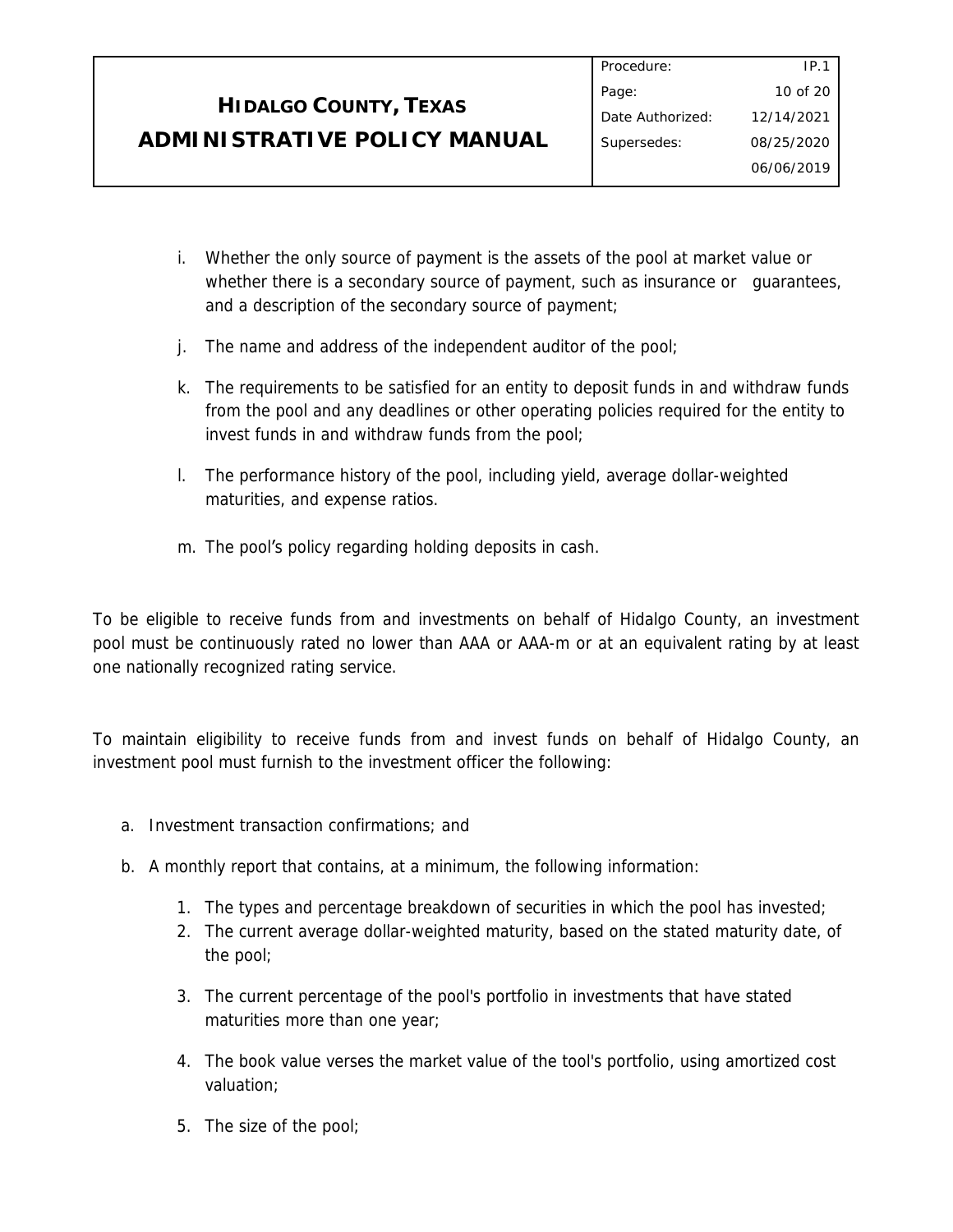|                                     | Procedure:       | IP.1       |
|-------------------------------------|------------------|------------|
|                                     | Page:            | 11 of 20   |
| <b>HIDALGO COUNTY, TEXAS</b>        | Date Authorized: | 12/14/2021 |
| <b>ADMINISTRATIVE POLICY MANUAL</b> | Supersedes:      | 08/25/2020 |
|                                     |                  | 06/06/2019 |

Procedure:

- 6. The number of participants in the pool;
- 7. The custodian bank that is safekeeping the assets of the pool;
- 8. A listing of daily transaction activity of the entity participating in the pool;
- 9. The yield and expense ratio of the pool including a statement regarding how yield is calculated;
- 10. The portfolio managers of the pool;
- 11. Any changes or addenda to the offering circular.

Hidalgo County by contract may delegate to an investment pool the authority to hold legal title as custodian of investments purchased with its local funds.

For purposes of investment in an investment pool, "yield" shall be calculated in accordance with regulations governing the registration of open-end management investment companies under the Investment Company Act of 1940, as promulgated from time to time by the federal Securities and Exchange Commission.

To be eligible to receive funds from and invest funds on behalf of Hidalgo County, a public funds investment pool that uses amortized cost on fair value accounting must mark its portfolio to market daily, and, to the extent reasonably possible, stabilized at a \$1.00 net asset value when rounded and expressed in two decimal places. If the ratio of the market value of the portfolio divided by the book value of the portfolio is less than 0.995 or greater than 1.005, the governing body of the public funds investment pool shall take action as the body determines necessary to eliminate or reduce to the extent reasonably practicable any dilution or unfair result to existing participants, including a sale of portfolio holdings to attempt to maintain the ratio between .0995 and 1.005.

In addition to the requirements of its investment policy and any other forms of reporting, a public funds investment pool that uses amortized cost shall report yield to its investors in accordance with regulations of the federal Securities and Exchange Commission applicable to reporting by money market mutual funds.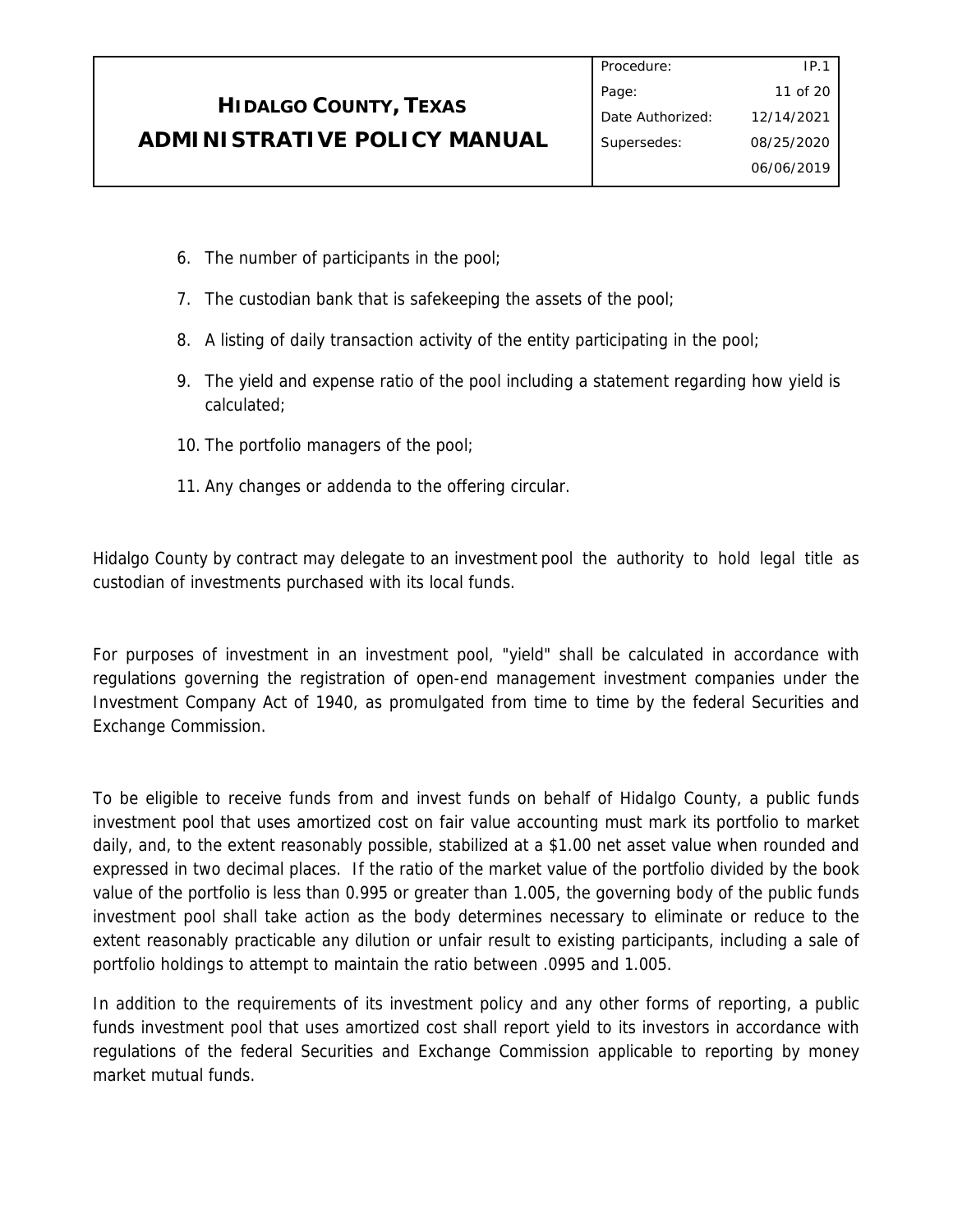|                              | Procedure:       | IP.1       |
|------------------------------|------------------|------------|
|                              | Page:            | 12 of 20   |
| <b>HIDALGO COUNTY, TEXAS</b> | Date Authorized: | 12/14/2021 |
| ADMINISTRATIVE POLICY MANUAL | Supersedes:      | 08/25/2020 |
|                              |                  | 06/06/2019 |

If the investment pool operates an Internet website, the information in a disclosure instrument or report described in subsection 2256.016(b), (c)(2), and (f), Government Code, must be posted on the website.

To maintain eligibility to receive funds from and invest funds on behalf of an entity under Chapter 2256, of the Government Code, an investment pool must make available to the entity an annual audited financial statement of the investment pool in which the entity has funds invested.

If an investment pool offers fee breakpoints based on fund balances invested, the investment pool in advertising investment rates must include either all levels of return based on the breakpoints provided or state the lowest possible level of return based on the smallest level of funds invested.

To be eligible to receive funds from and invest funds on behalf of Hidalgo County, a public funds investment pool must have an advisory board composed:

- a. equally of participants in the pool and other persons who do not have a business relationship with the pool and are qualified to advise the pool, for a public funds investment pool crated under Chapter 791, Government Code and managed by a state agency; or
- b. of participants in the pool and other persons who do not have a business relationship with the pool and are qualified to advise the pool, for other investment pools.

## **VIII. INVESTMENT IMPLEMENTATION**

The County Treasurer may solicit offers for investment of funds from contracted financial brokers and/or banks orally, in writing, electronically, or by any combination of these methods. Hidalgo County funds will generally be placed for investment periods of 1 to 365 days. Hidalgo County Funds will be invested in time deposits within any bank with which an agreement has been executed, in securities purchased from contracted broker/dealers, or in pools or money funds as authorized in this Policy. The Treasurer will utilize controlled disbursement, cash flow analysis and portfolio analysis or similar cash management techniques in the County Treasurer's Office to maximize interest yield on Hidalgo County funds, with funds becoming available as needed to meet the financial needs of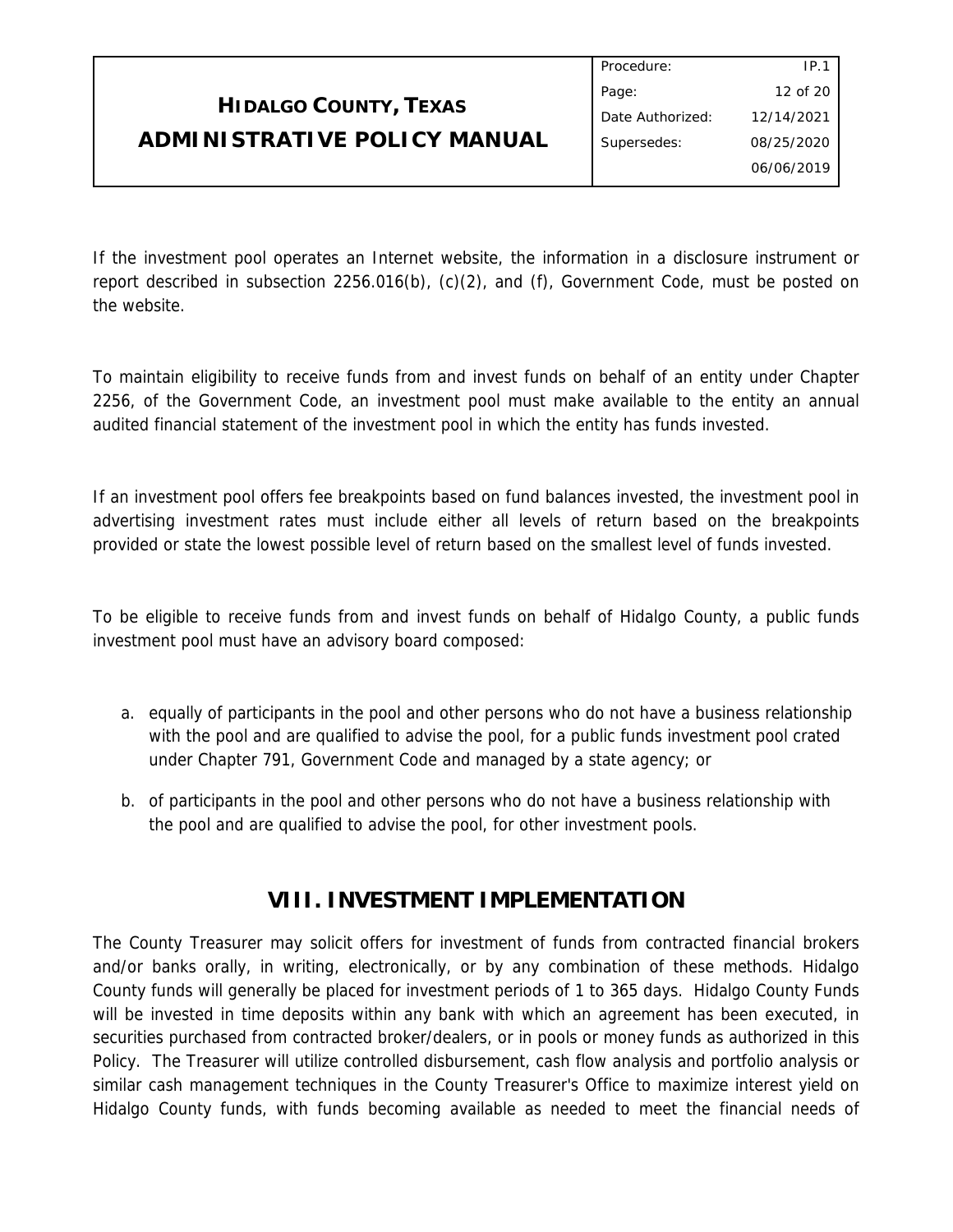#### **HIDALGO COUNTY, TEXAS ADMINISTRATIVE POLICY MANUAL** Procedure: Page: Date Authorized: Supersedes: IP.1 13 of 20 12/14/2021 08/25/2020 06/06/2019

Hidalgo County. All investment transactions will be made on the basis of competitive bids and all securities will be cleared on a delivery versus payment basis.

County and District Clerk Trust Funds, and Adult Probation Funds shall be retained in time or interest bearing demand deposits at the Depository Bank or in separate investment pool accounts for the life of the depository contract, unless otherwise ordered by official court order, as earnings credits and compensating balances for Hidalgo County.

At maturity, investments or time deposits shall be returned to their designated Hidalgo County fund, unless otherwise instructed by official court order or as required for immediate re-investment.

The County Treasurer will monitor rating changes in investments purchased. In the event that the minimum rating of an investment does not qualify it as an authorized investment during the period of that investment, the County Treasurer will take all prudent measures to liquidate said investment.

# **IX. INVESTMENT INSTITUTIONS**

The County Treasurer is authorized to utilize the following institutions or groups to facilitate the investment of Hidalgo County funds, consistent with federal and state law and Hidalgo County's banking services depository contract:

- 1. Authorized depositories.
- 2. SEC and state or NASD registered broker/dealers.
- 3. Public Funds Investment Pools based in the State of Texas.
- 4. Money Market Mutual Funds.

The County Treasurer is authorized to place investment orders on an "as needed" basis with designated financial brokerage firms, banks or contractors with which Hidalgo County maintains a current written contract, authorized by Commissioners Court Order, and consistent with the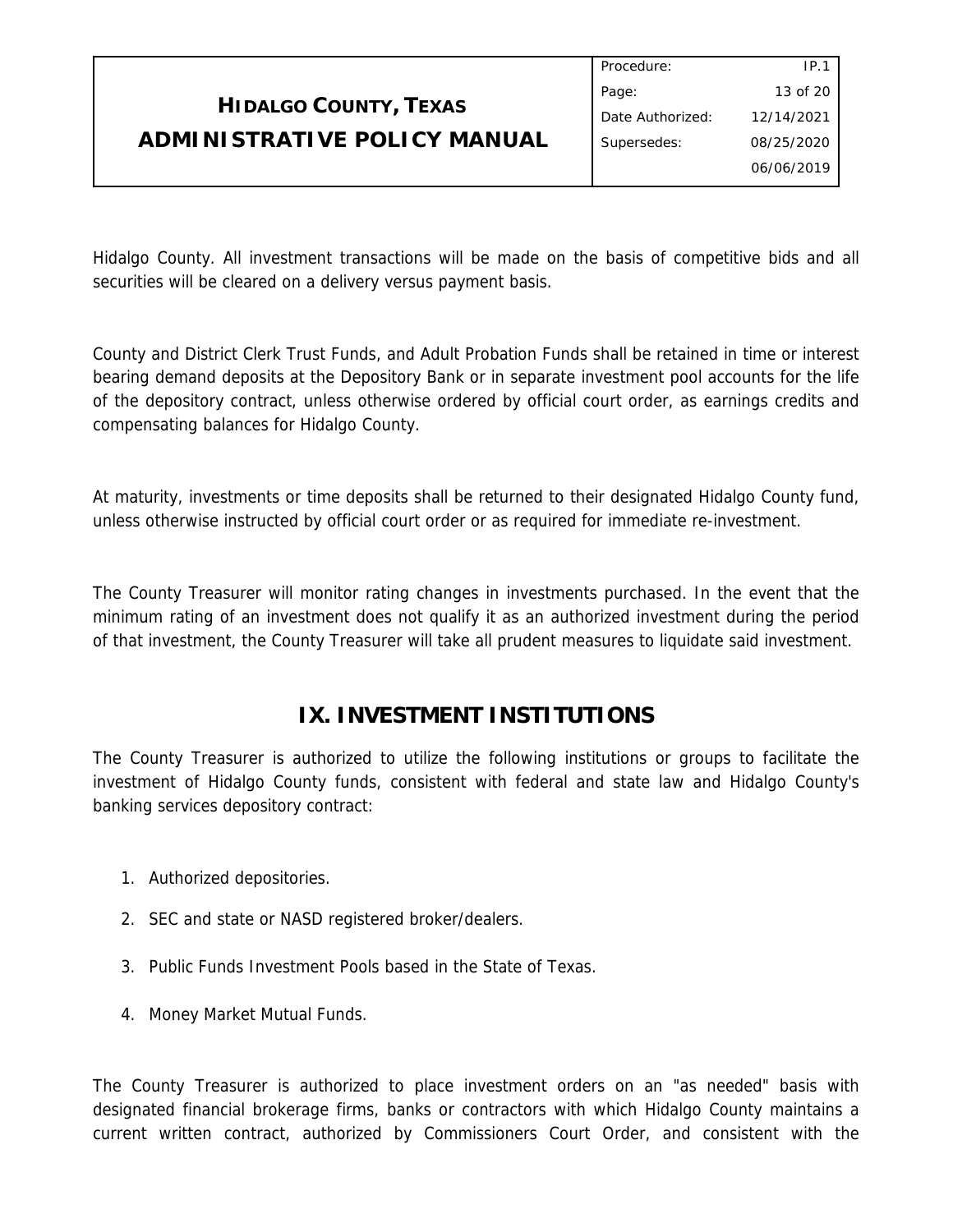|                              | FIULCUUIC.       | $\Gamma$ . $\Gamma$ |
|------------------------------|------------------|---------------------|
|                              | Page:            | 14 of 20            |
| <b>HIDALGO COUNTY, TEXAS</b> | Date Authorized: | 12/14/2021          |
| ADMINISTRATIVE POLICY MANUAL | Supersedes:      | 08/25/2020          |
|                              |                  | 06/06/2019          |
|                              |                  |                     |

Procedure:

 $\overline{1}$ 

Investment Policy of Hidalgo County. The County Treasurer's Office will monitor the market price of each investment purchase by reviewing daily economic conditions through on-line access offered by Wall Street Journal, Bloomberg, broker/dealer and investment pool web-sites.

Hidalgo County will generally use a request for proposal (RFP) method of securing the services of Hidalgo County and/or Texas based securities and investment firms to serve as contracted financial brokers for Hidalgo County, or may negotiate a contract for such services if recommended by the Hidalgo County Financial Review Committee and approved by the Commissioners' Court. Hidalgo County will from time to time add or delete such firms, to further seek to enhance Hidalgo County's financial position as qualified firms become known to and are recommended by the Hidalgo County Investment Review Committee. All firms selected as financial brokers for Hidalgo County shall sign an officially approved contractual agreement which must be officially approved by the Commissioners' Court and comply with the Hidalgo County Investment Policy as set forth hereinafter in this Section. The Investment Review committee shall, at least annually, review, revise, and recommend for adoption by the Commissioners' Court a list of qualified brokers that are authorized to engage in investment transactions with Hidalgo County.

A written copy of the Hidalgo County Investment Policy shall be presented to any financial institution offering to engage in an investment transaction with Hidalgo County. The qualified representative of the financial institution offering to engage in an investment transaction with Hidalgo County shall execute a written instrument, which shall indicate the following:

- 1. The representative and sales personnel have received and reviewed the Hidalgo County Investment Policy; and
- 2. Acknowledged in writing as approved by Hidalgo County that the financial institution has implemented reasonable procedures and controls in an effort to preclude investment transactions conducted between Hidalgo County and the financial institution that are not authorized by this Policy.

The County Treasurer of Hidalgo County may not acquire or otherwise obtain any authorized investment described in this Policy from a financial institution, bank, or pool which has not delivered to Hidalgo County a written instrument as set forth hereinabove.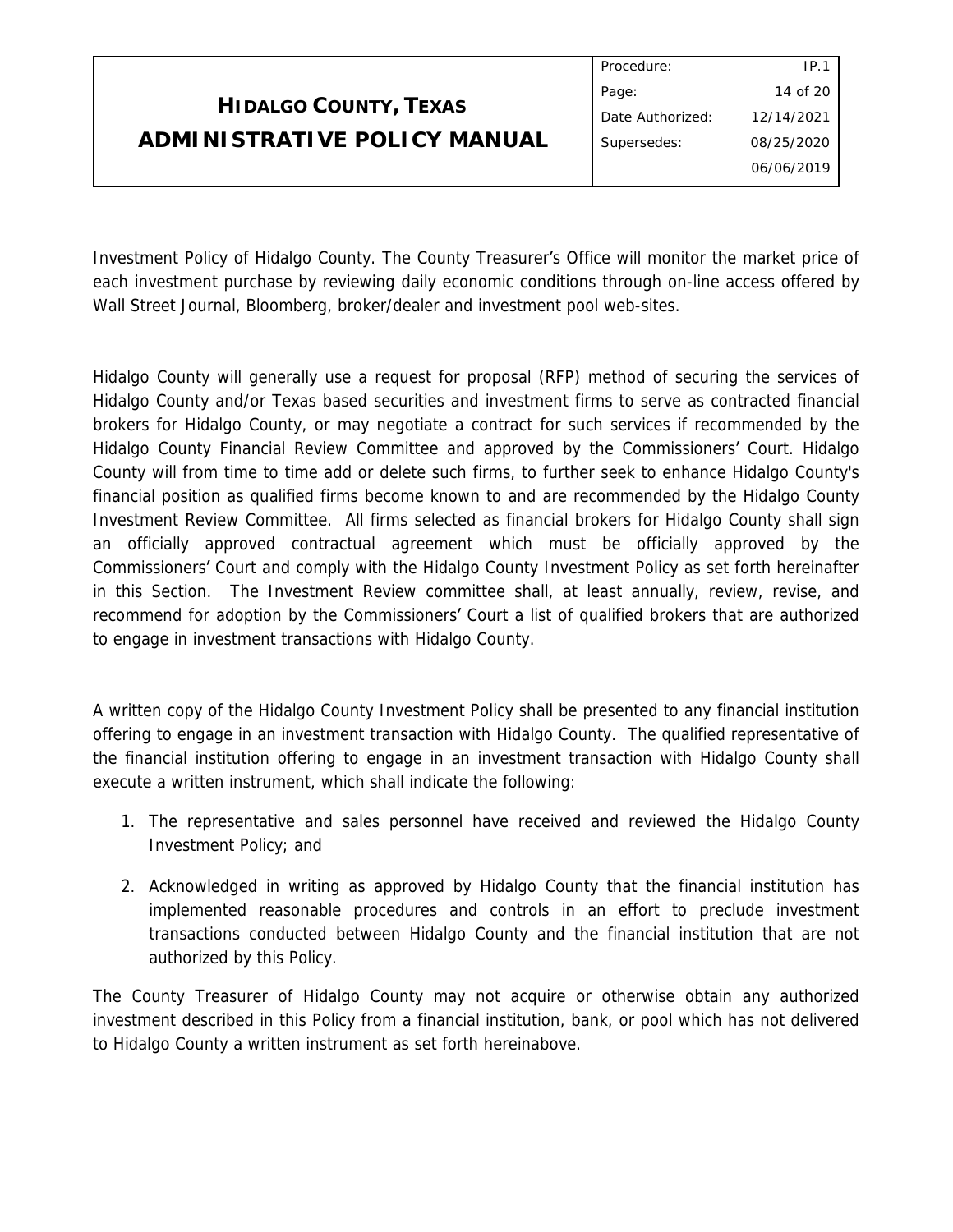| <b>HIDALGO COUNTY, TEXAS</b> |
|------------------------------|
| ADMINISTRATIVE POLICY MANUAL |

## **X. METHODS OF INVESTMENT**

#### **Internal Investments**

The County Treasurer is authorized to internally electronically move funds for Hidalgo County investments from currently established funds, plus any newly established Hidalgo County Funds, within the banking services depository.

The County Treasurer is authorized to utilize an internal electronic banking system for the investment of such funds by means of Customer Direct Link (CDL) program, or Hidalgo County checks with the banking services depository.

The purpose of the internal electronic banking system shall be to allow the County Treasurer to shorten float time on investments, for elimination of checks to make investments of funds within Hidalgo County accounts, and to return funds to primary Hidalgo County accounts.

The County Treasurer is authorized to internally electronically move and credit principal, plus interest earnings, to Hidalgo County funds currently established, plus any newly established Hidalgo County funds, as such investments mature.

## **External Investments**

Hidalgo County will generally disburse all funds for investments from the Hidalgo County banking services depository bank by means of a properly authorized check. In accordance with Section 2256.051, Government Code, Hidalgo County may use an electronic funds transfer to invest all funds collected or controlled by Hidalgo County. Such program shall be under guidelines established and mutually agreeable between the County Auditor, County Treasurer, and banking services depository bank wire transfer agreement.

The County Treasurer is authorized to electronically wire Hidalgo County funds for investment purposes from currently established Hidalgo County funds, plus any newly established Hidalgo County funds, to authorized investment institutions as indicated under Section IX of this Policy, and in accordance with procedures mutually established with the County Auditor on a delivery versus payment basis. The County Treasurer is further authorized to accept electronically all Hidalgo County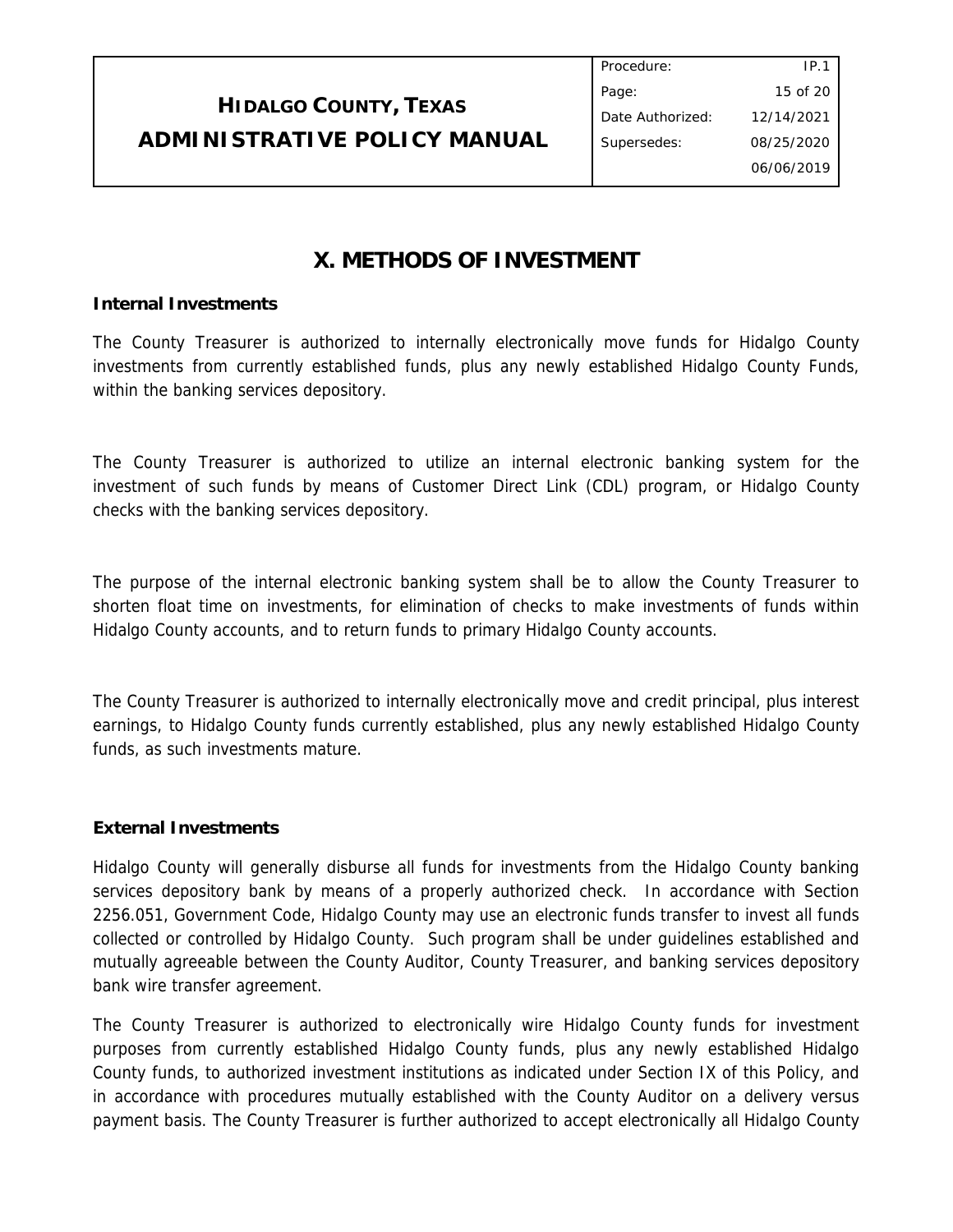|                              | Procedure:       | IP.1       |
|------------------------------|------------------|------------|
|                              | Page:            | 16 of 20   |
| <b>HIDALGO COUNTY, TEXAS</b> | Date Authorized: | 12/14/2021 |
| ADMINISTRATIVE POLICY MANUAL | Supersedes:      | 08/25/2020 |
|                              |                  | 06/06/2019 |

maturities including principal and interest as such investments mature, for the proper internal disbursement to Hidalgo County funds.

## **XI. AUTHORIZED COLLATERAL AND COLLATERAL PROCEDURES**

The Hidalgo County Treasurer shall select the type of securities pledged to secure Hidalgo County funds. Additionally, withdrawal, or substitution of collateral for Hidalgo County funds shall be subject to prior official approval of the Hidalgo County Treasurer. The initial amount of securities to be pledged against Hidalgo County shall be adequate to fully collateralize the funds of Hidalgo County according to the State laws of Texas and shall continuously remain as such. The amount is subject to change as investments fluctuate in which case the collateral may be reduced with the approval of the County Treasurer.

The investment of any Hidalgo County funds shall be collateralized consistent with Federal and state law, Hidalgo County's banking services depository contract, and the Hidalgo County Investment Policy without exception, in one or more of the following manners:

- 1. Obligations, including letters of credit, of the United States or its agencies and instrumentalities;
- 2. An Obligation that in the opinion of the Attorney General of the United States is a general obligation of the United States and backed by its full faith and credit;
- 3. An Obligation, the principal of and interest of which are unconditionally guaranteed by the United States;
- 4. An Obligation of an Agency or Instrumentality of the United States, including a mortgagebacked security of the agency or instrumentality; however, obligations of the nature described in Section 2256.009(b), Government Code, shall not be eligible for use as collateral for any Hidalgo County funds; or
- 5. A general or special obligation issued by a public agency, payable from taxes, revenues, or a combination of taxes and revenues that has been rated as to investment quality by a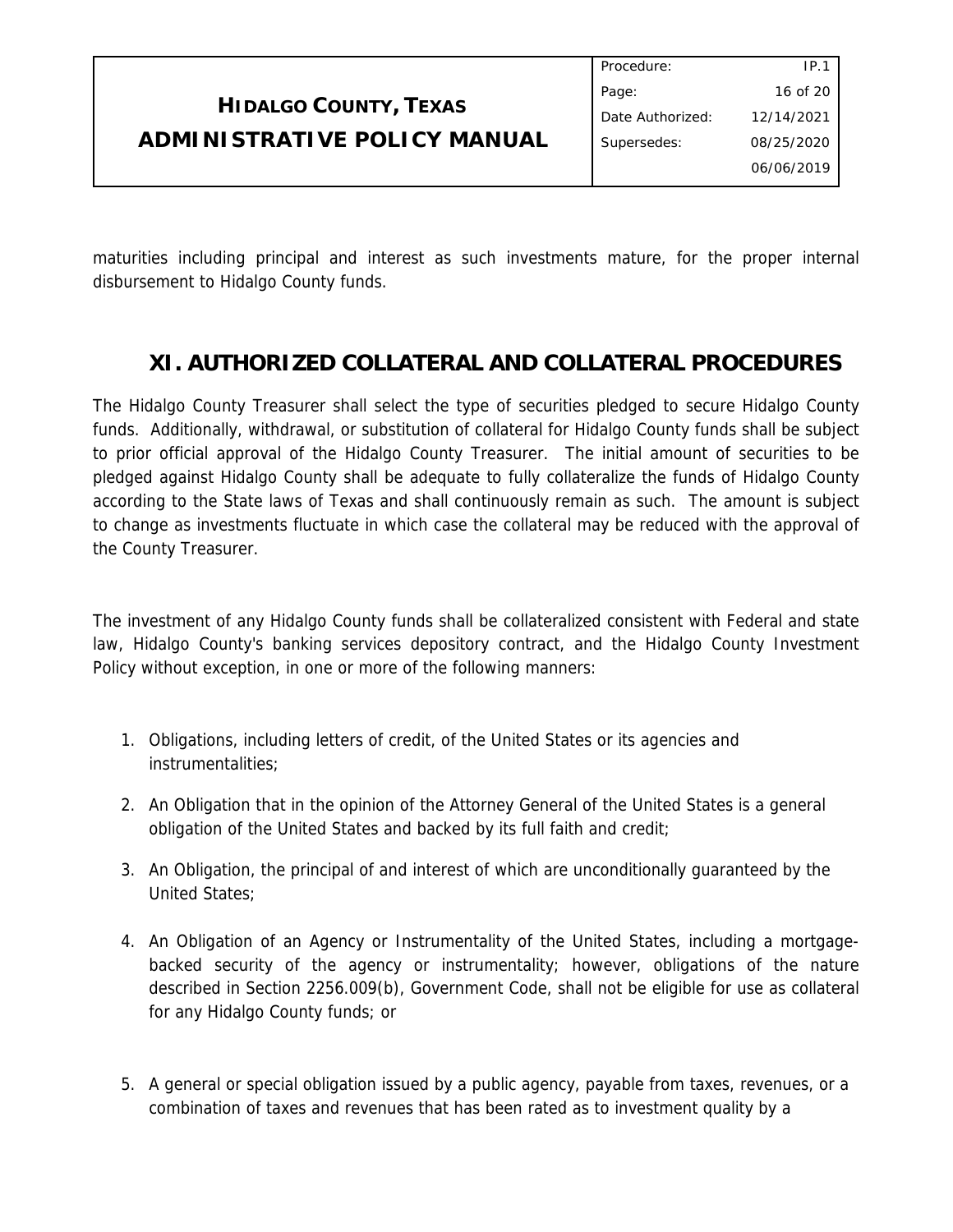|                              | Procedure:       | IP.1       |
|------------------------------|------------------|------------|
|                              | Page:            | 17 of 20   |
| <b>HIDALGO COUNTY, TEXAS</b> | Date Authorized: | 12/14/2021 |
| ADMINISTRATIVE POLICY MANUAL | Supersedes:      | 08/25/2020 |
|                              |                  | 06/06/2019 |
|                              |                  |            |

nationally recognized rating agency that has current rating of not less than A or its equivalent.

Furthermore, all collateral must have an expected weighted average life of 10 years or less and does not constitute a high-risk mortgage security.

# **XII. LEVEL OF COLLATERAL**

The market value of the pledged securities securing the time and demand deposits of public funds for Hidalgo County shall be in an amount at least equal to 105% of the amount of the deposits of public funds increased by the amount of any accrued interest and reduced to the extent that the deposits are insured by an agency or instrumentality of the United States Government. The County Treasurer will maintain a monitoring program to establish the market value of such collateral, as best available, for the security of Hidalgo County funds.

## **XIII. POSSESSION OF COLLATERAL**

All Securities pledged to secure time and demand deposits of Hidalgo County funds shall be held at an independent third party bank outside of the pledging bank and approved by Hidalgo County as defined in Hidalgo County banking services depository contracts. For investments made with an external broker or outside the bank depository, securities and collateral will be held by an independent third party. Delivery of collateral shall be made to the party holding such on County's behalf for safekeeping not later than 1:00 P.M. CST on the same day of a trade. All brokers and/or banks shall indicate "County of Hidalgo" on all transaction details.

The independent third party safekeeping bank used for bank collateral and the depository bank acting as safekeeping agent for securities purchased externally shall immediately provide an original safekeeping receipt of the securities and/or surety bonds to the County Treasurer on behalf of the Commissioners Court evidencing the deposit of said securities. When the pledged securities and/or surety bonds held by the custodians are deposited, the permitted institution may apply book entry procedures to the securities. The records of the permitted institution shall at all times reflect the name of the custodian depositing the pledged securities. The trust receipts that the custodians issue to Hidalgo County through the County Treasurer shall indicate that the custodian has deposited with the permitted institution the pledged securities held in trust for the party pledging the securities. All participants in the investment or holding of collateral for Hidalgo County investments must provide the County Treasurer with a confirmation of trade and safekeeping receipt for county securities and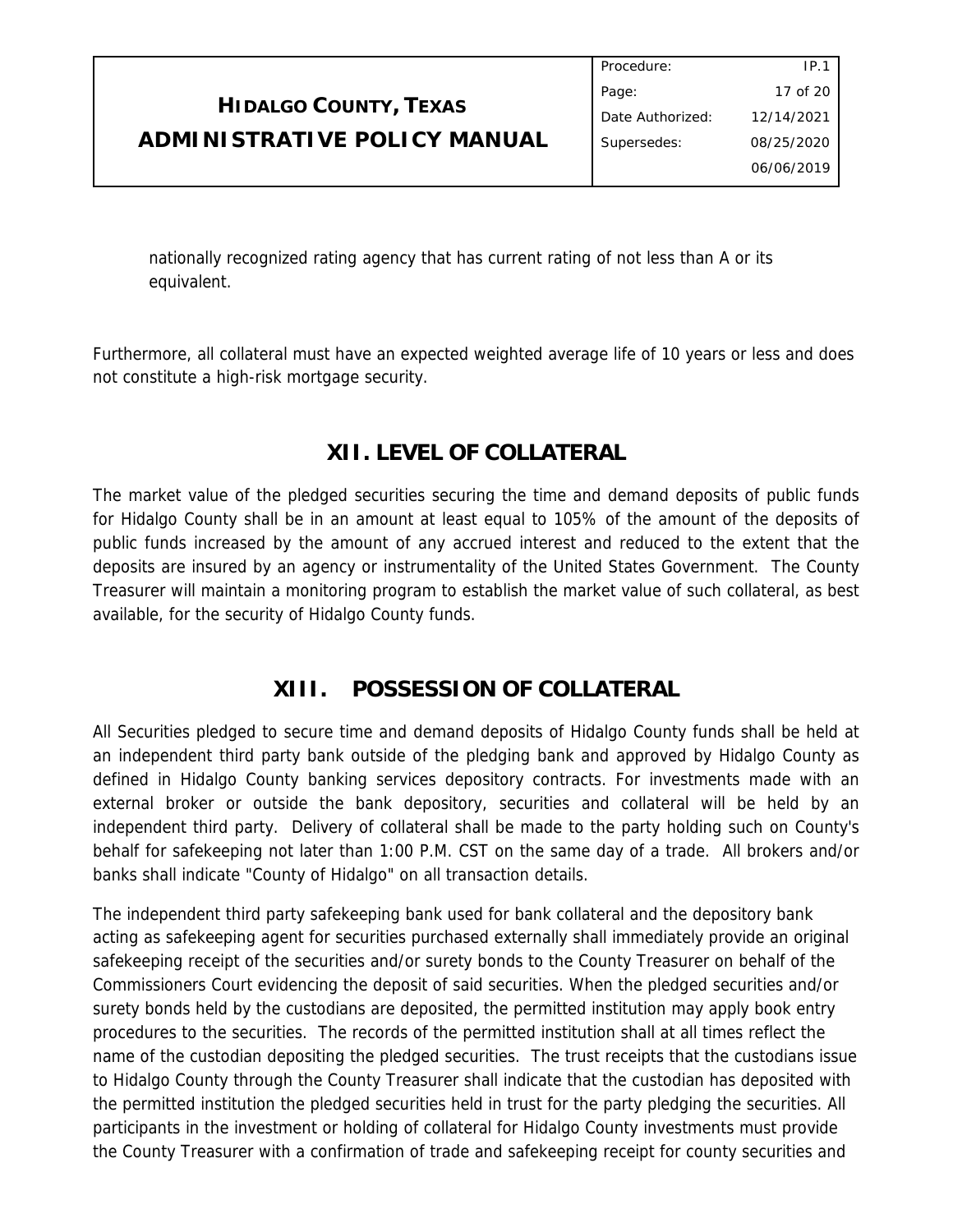|                              | Procedure:       | IP.        |
|------------------------------|------------------|------------|
|                              | Page:            | 18 of 20   |
| <b>HIDALGO COUNTY, TEXAS</b> | Date Authorized: | 12/14/2021 |
| ADMINISTRATIVE POLICY MANUAL | Supersedes:      | 08/25/2020 |
|                              |                  | 06/06/2019 |
|                              |                  |            |

collateral on the same day of the transaction without exception. Banks shall not hold collateral for Hidalgo County investments made at or through said institution.

# **XIV. INVESTMENT REPORTS**

Not less than quarterly the County Treasurer shall prepare and submit to the Commissioners Court a written report of Hidalgo County's investment transactions for the preceding reporting period, in addition to other information that may be required by Hidalgo County. The report shall contain:

- 1. A detail of the investment position of Hidalgo County on the date of the report;
- 2. A summary statement of each pooled fund group that states the beginning market value for the reporting period the ending market value for the period, and fully accrued interest for the reporting period;
- 3. The book value and market value of each separately invested asset at the end of the reporting period by the type of asset and fund type invested;
- 4. The maturity date of each separately invested asset that has a maturity date;
- 5. The account or fund or pooled group fund of Hidalgo County for which each individual investment was acquired; and
- 6. Compliance of the Hidalgo County Investment Portfolio as it relates to the investment strategy expressed in Section III, Investment Strategy of this Policy, as well as other relevant provisions of the Policy and Chapter 2256, of the Government Code.

The report shall be signed by the County Treasurer and accepted by Commissioners' Court as indicated in Section XIV of this policy.

Hidalgo County shall have performed as a part of its annual external financial audit a compliance audit of management controls on investments and adherence to Hidalgo County's established investment policies. The External Auditor shall also formally review the quarterly investment report and the results of the review shall be reported to the Commissioners' Court by the auditor.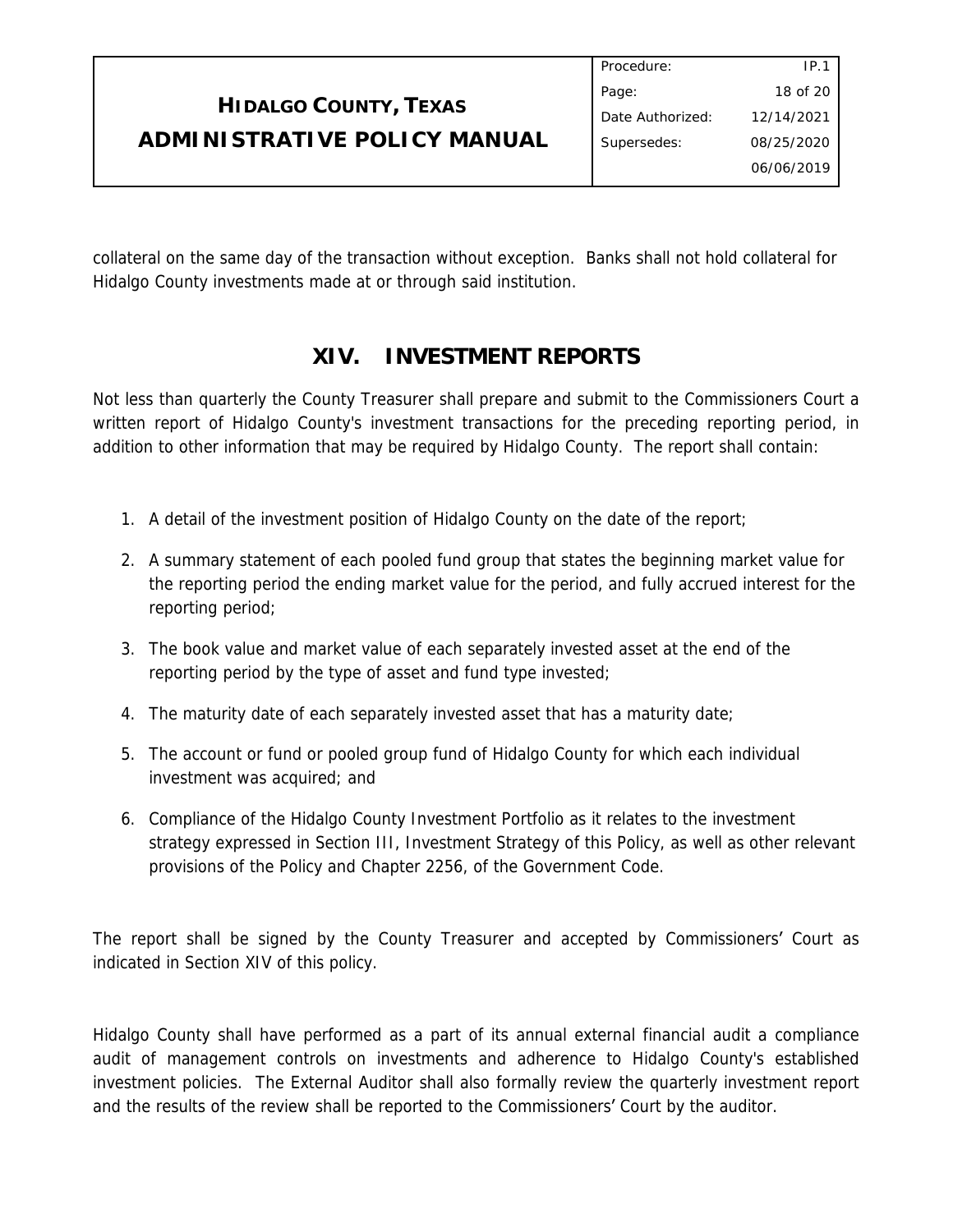| Procedure:       | IP.1       |
|------------------|------------|
| Page:            | 19 of 20   |
| Date Authorized: | 12/14/2021 |
| Supersedes:      | 08/25/2020 |
|                  | 06/06/2019 |
|                  |            |

## **XV. CONTINUING EDUCATION**

It is recommended that each member of Commissioners Court shall attend at least one training session relating to the person's responsibilities under Chapter 2256 of the Government Code, within six (6) months after taking office.

The County Treasurer and any designated investment officer shall attend at least 10 hours investment training in accordance with the Public Funds Investment Act within 12 months of taking office and 10 hours training within every two-year period as required by Section 2256.008(a), Government Code. Training under this section must include education in investment controls, security risks, strategy risks, market risks, and compliance with this chapter.

# **XVI. FINANCIAL REVIEW COMMITTEE**

There shall be a Hidalgo County Investment Review Committee which shall consist of the County Treasurer as Chairman, County Judge and Budget Officer. As required, the Hidalgo County Financial Advisor (if any) may serve as an Ex-Officio member of the Committee.

The Committee shall be charged with reviewing the general financial management of Hidalgo County funds and debt and asset management programs and making recommendations on such items to the Commissioners' Court. The Hidalgo County Investment Review Committee shall also deal with and coordinate the efforts of the Hidalgo County Financial Advisor (if any) and Hidalgo County Bond Counsel, and other related individuals/organizations, to develop and/or enhance Hidalgo County financial procedures, implement Hidalgo County bond sales, or establish recommended policy for the Commissioners Court concerning the working relationship and duration of such relationship with such groups, as well as any other financially-related matters that may be referred to the Committee from time to time by Commissioners Court.

In view of constant and enhanced financial and banking techniques which may prove beneficial to the Objectives of the Hidalgo County Investment Policy as herein set forth, the Hidalgo County Investment Review Committee will monitor such changes to determine required adjustments in the Hidalgo County Investment Policy.